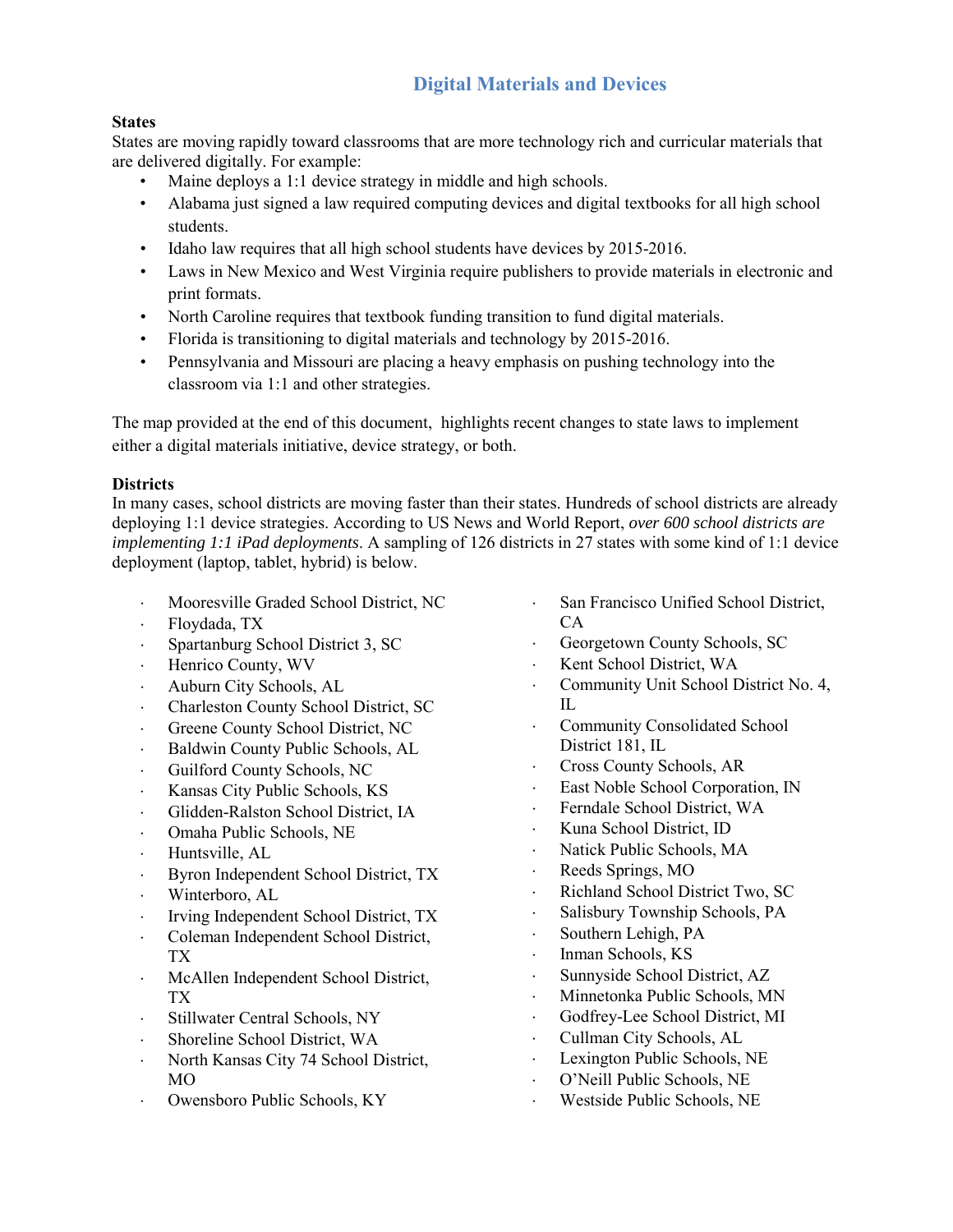### **Where is 1:1?**

- ⋅ Ainsworth Public Schools, NE
- ⋅ Alma Public Schools, NE
- ⋅ Arnold Public Schools, NE
- ⋅ Wilcox-Hildreth Public Schools, NE
- ⋅ Silver Lake Public Schools, NE
- ⋅ Arapahoe Public Schools, NE
- ⋅ Cambridge Public Schools, NE
- ⋅ Madison Public Schools, NE
- ⋅ Pierce Public Schools, NE
- ⋅ Chambers Public Schools, NE
- ⋅ Spencer Public Schools, NE
- ⋅ Wheeler Central Schools, NE
- ⋅ Sargent Public Schools, NE
- ⋅ Anselmo-Merna Public Schools, NE
- ⋅ Centura Public Schools, NE
- ⋅ Weeping Water Public Schools, NE
- ⋅ Lyons Decater Public Schools, NE
- ⋅ Arthur Public Schools, NE
- ⋅ Sutherland Public Schools, NE
- ⋅ Hershey Public Schools, NE
- Wallace Public Schools, NE
- ⋅ Paxton Public Schools, NE
- ⋅ Garden County Public Schools, NE
- ⋅ Broken Bow Public Schools, NE
- Spalding Public Schools, NE
- ⋅ Arcadia Public Schools, NE
- ⋅ Palmer Public Schools, NE
- ⋅ Fullerton Public Schools, NE
- ⋅ Louisville Public Schools, NE
- ⋅ Red Cloud Public Schools, NE
- ⋅ Franklin Public Schools, NE
- Sutton Public Schools, NE
- ⋅ Ravena Public Schools, NE
- ⋅ Alliance Public Schools, NE
- ⋅ Loup City Public Schools, NE
- ⋅ Ansley Public Schools, NE
- ⋅ Humbolt Table Rock Stainauer Public Schools, NE
- ⋅ Hampton Public Schools, NE
- ⋅ Burwell Public Schools, NE
- ⋅ Pender Public Schools, NE
- ⋅ Laurel-Concord Coleridge Schools, NE
- ⋅ Cedar Rapid Public Schools, NE
- ⋅ Humphrey Public Schools, NE
- ⋅ Ogallala Public Schools, NE
- Norfolk Public Schools, NE
- ⋅ Fort Calhoun Public Schools, NE
- Fort Payne Schools, NE
- Papillion-LaVista Schools, NE
- Schuyler Public Schools, NE
- Grand Island Northwest, NE
- Wood River Public Schools, NE
- ⋅ Cozad Public Schools, NE
- ⋅ Tri County Public Schools, NE
- ⋅ Kershaw County School District, SC
- ⋅ Council Bluffs, IA
- Leyden, IL
- Richland Two, SC
- Spearfish, SD
- ⋅ Fullerton School District, CA
- ⋅ Chamberlain, SD
- ⋅ Chester Area Schools, SD
- ⋅ Dupree School District, SD
- ⋅ Flandreau Public Schools, SD
- ⋅ Kadoka Area School District, SD
- ⋅ Wagner Community School District, SD
- ⋅ Manitou Springs School District, CO
- ⋅ Wood Dale School District, IL
- ⋅ Hall County Schools, GA
- ⋅ Alum Rock Union Elementary School District, CA
- ⋅ Clark County School District, NV (Pilot)
- ⋅ Chicago Public Schools, IL (Pilot)
- ⋅ Forrestville Valley School District, IL
- ⋅ Little Falls Public Schools, MN
- Becker Public Schools, MN
- ⋅ Spring Lake Park Schools, MN
- ⋅ Corcoran Unified School District, CA
- Gurnee School District, IL
- ⋅ Beresford, SD
- ⋅ Converse County/Wyoming School District 1, WY
- Berwyn, SD
- ⋅ Garrett-Keyser-Butler Community School District, IN
- Needham School District, MA
- Zeeland, MI